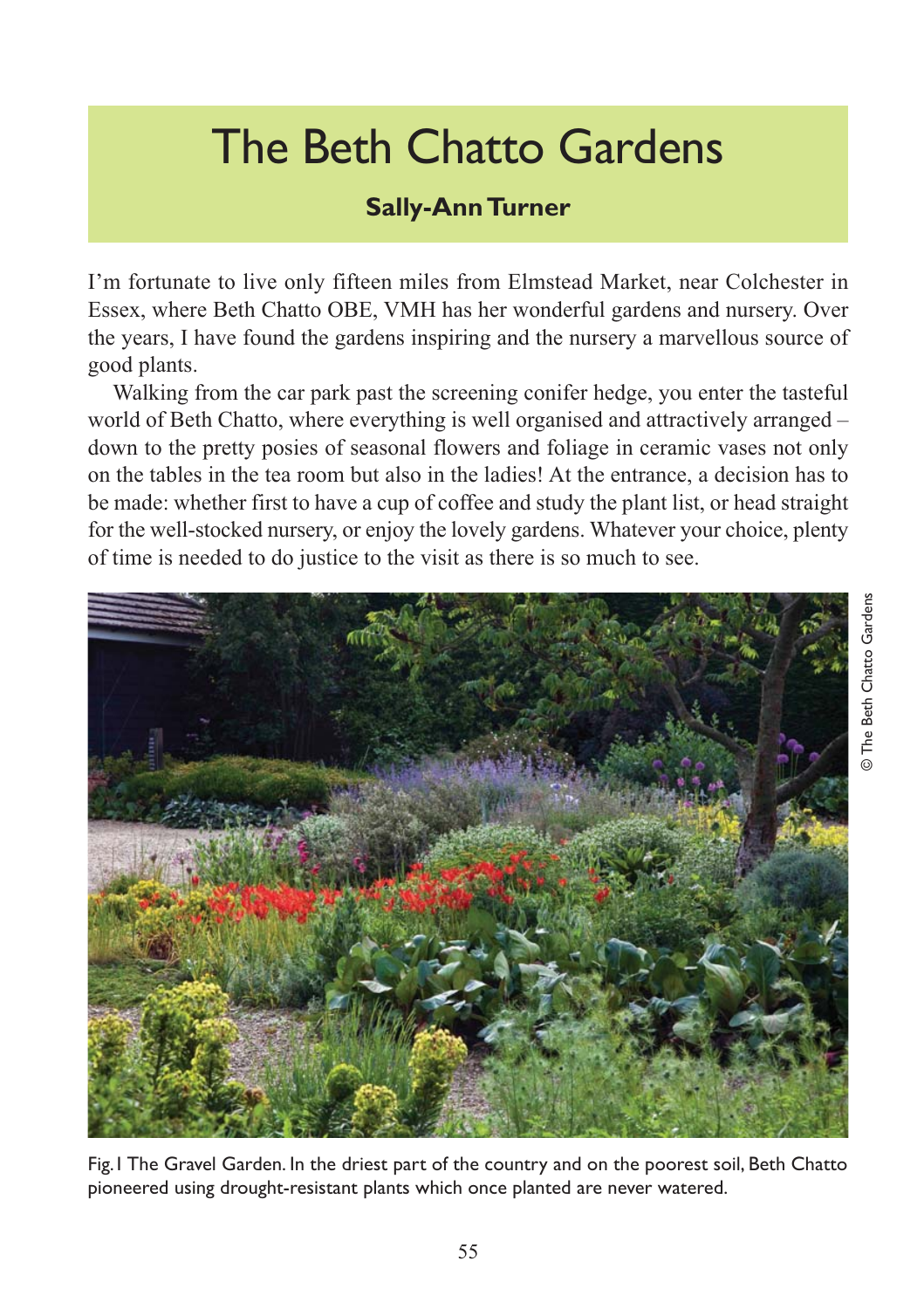Let's begin with the gardens, started 54 years ago. Gardens that have long been open to the public have a tendency to lose the spirit of their creator, but this is definitely not the case here because these are very much still the personal gardens of Beth Chatto, who celebrated her 90<sup>th</sup> birthday last June.

Essex generally has low rainfall and in the Colchester area the average per annum is just 51cms and periods of summer drought are regular occurrences. The now famous Gravel Garden (fig. 1), built on the site of her old car park in the early 1990s, has been an experiment to gauge the resilience of plants and, although seriously tempted during very hot, dry periods of prolonged drought and scorching winds when some plants appeared to be struggling, nothing has been watered after its initial planting. Using the idea of a dried-up river bed, large island beds were marked out between gravel paths, and the "earth" (comprising mainly stones, gravel and sand) was enriched to give the plants a good start. Each plant was dunked in a bucket of water until the bubbles stopped (a good tip for planting all containerised plants), and once planted it was watered by hose for the first and only time. The Garden looks good throughout the year, but I love it best of all in the spring when the euphorbias and bergenias are flowering, the area is spangled with fritillarias, species tulips, and other bulbs, and a large clump of *Bergenia* 'Schneekonigin' with tall shell-pink flowers greets visitors.



Fig. 2 The Water Gardens. Damp areas aound the ponds provide quite different conditions.

© The Beth Chatto Gardens © The Beth Chatto Gardens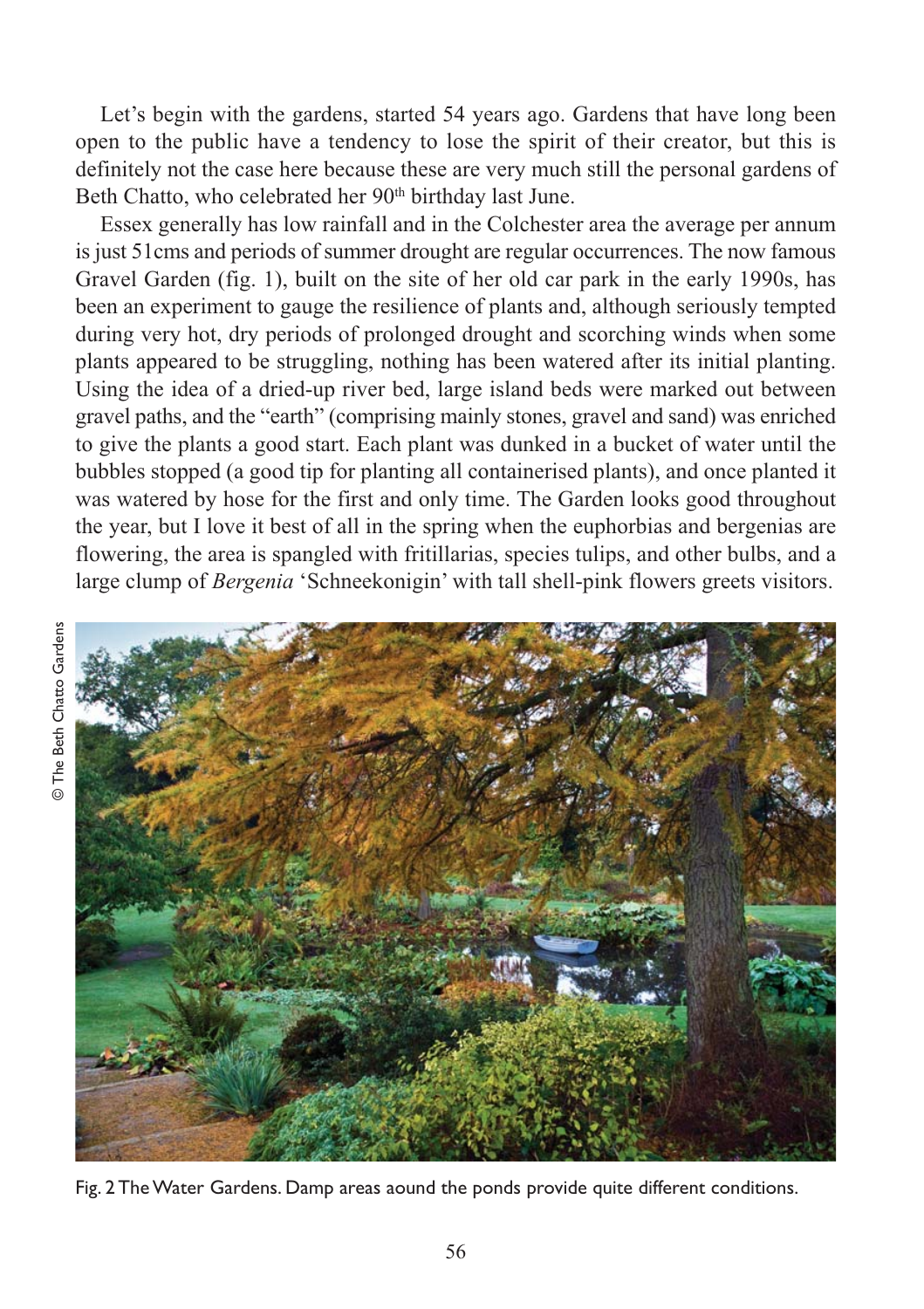Overlooked by a majestic pollarded oak is the main entrance with steps down to the rest of the gardens. It was in 1960 that Beth and her husband Andrew moved to Elmstead Market, to their newly built split-level house on the family fruit farm. The site, much of it not previously cultivated, comprised several acres of unproductive waste land including several difficult areas, and Beth rose to the challenge by creating different gardens using plants best suited to the prevailing conditions. She was guided in this by her husband who had spent many years studying plant ecology, and so she became an early exponent of growing the right plant in the right place – then a new approach to gardening, but widely accepted today. Sadly Andrew Chatto died in 1999, but information about his seminal work on the natural origins of plants is found at www.bethchatto.co.uk/andrew-chatto-s-archives.htm

The Water Gardens (fig. 2) were created from a very damp, overgrown hollow with a spring-fed stream running through. Once the wilderness had been cleared, the Chattos had the stream dammed to create a series of ponds. The making of this area is well documented in Beth's book *The Damp Garden*, first published in 1982. The outline of the ponds is best seen in winter when one can appreciate how the shapes sit so harmoniously within their setting.



Fig. 3 A shady area for specimen plants such as hostas and ferns and seasonal flowers.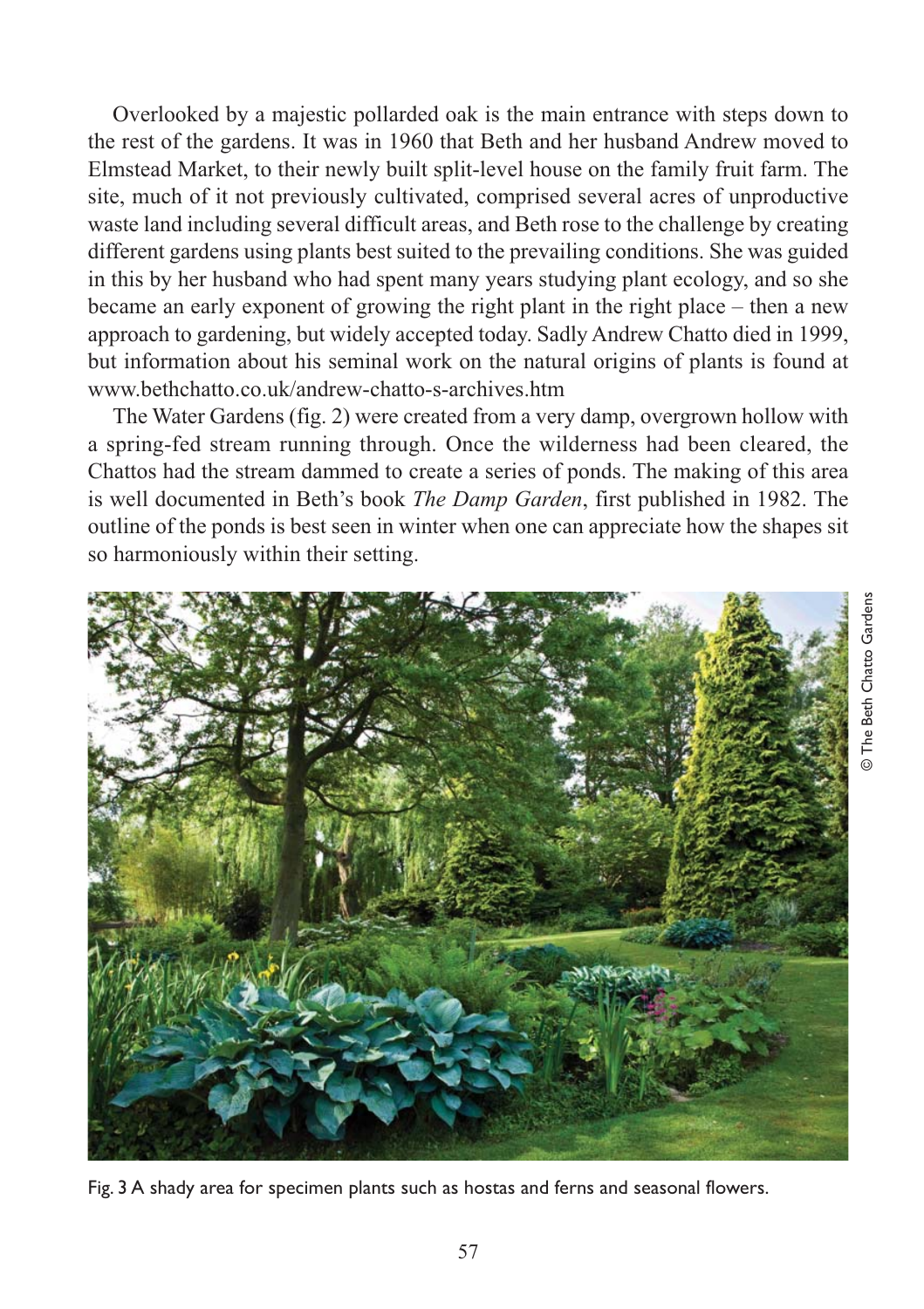Beyond the ponds are shadier areas (fig. 3) where the space between specimen plants, such as hostas and ferns, features interesting ground-cover plants that provide an attractive foil for seasonal flowering subjects such as snowdrops and erythroniums.

The house sits at a higher level where the soil is poor, sandy and gravelly. The south-west sloping site was used to advantage as a Mediterranean Garden featuring plants best suited to such conditions. On both sides of the stepped gravel path, joining the upper and lower levels, the planting includes many silver, grey, and glaucousleaved specimens. To the south of the house, and at the same level, is the newer Scree Garden of five island beds holding smaller plants which would be lost in the Gravel Garden.

Each has its own special charm, but perhaps I feel most at home in the Woodland Garden (fig. 4), where the accompanying bird song is always more pronounced – even if the birds aren't always visible! This 2-acre corner had been kept as a wooded area for wildlife until the hurricane of October 1987 struck, leaving many mature trees uprooted or damaged. Over the following years the area was cleared, paths made, and a wonderful range of shade-loving plants added to create a magical place which has interest throughout the year.

In 1951, while living in Braiswick (west of Colchester), Beth had become a founder member of the Colchester Flower Club under the chairmanship of her neighbour Mrs Desmond Underwood, and the artistry Beth used for her demonstrations is reflected in her planting style. I am not qualified to explain Beth's design principles but, from one of her guided tours, I seem to remember that she likes to plant in asymmetric triangles, placing the dominant taller specimens such as trees and shrubs first to provide the "hills" and then infilling the "valleys" with lower-growing sub-shrubs, perennials, annuals and bulbs. Colour is an important consideration but her priorities are shape, form, outline and texture. Her beds and borders are like interwoven rich plant tapestries, and you often come across an inspired grouping of plants, a beautiful cameo which could be repeated in your own garden.

I haven't listed all the garden areas, but I hope I've given a flavour of the different growing conditions and I imagine that most visitors are able to relate to at least one of them and get ideas for future planting. I urge you to read Beth's books: in addition to those about her Gardens, *Dear Friend and Gardener*, in collaboration with her dear friend Christopher Lloyd, gives a fascinating insight into the lives of the two famous gardeners.

It is difficult to explain why these Gardens are so special – the site is not an historic one and there are no statues or follies to provide focal points; perhaps the answer is that the plants are so well placed, both artistically and ecologically, that they alone provide a sense of tranquillity throughout the year.

Now for the nursery, where plants you've admired in the gardens may be available to buy. By the late 1960s Andrew Chatto was not in the best of health and he gave up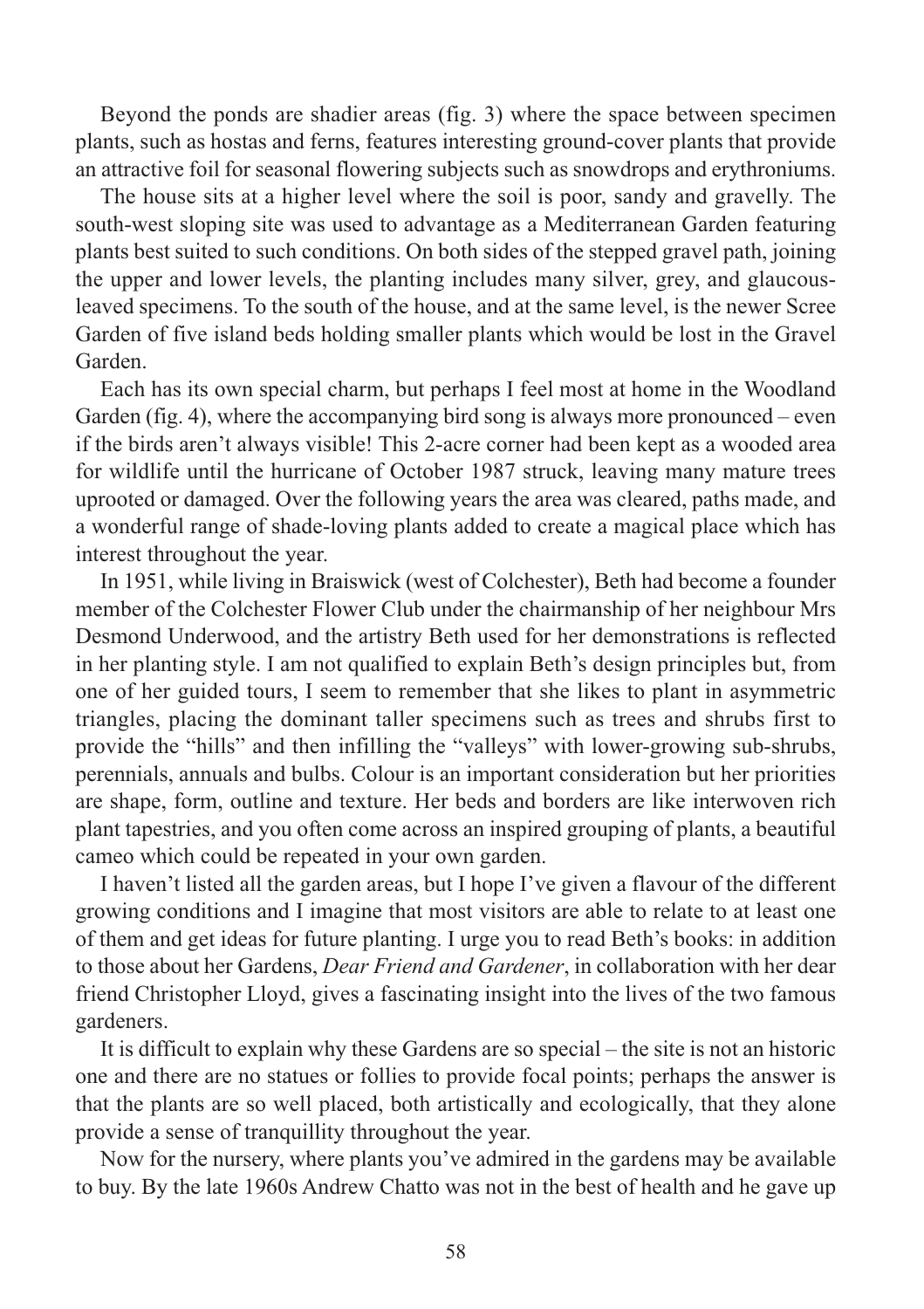fruit farming. In order to help fund her garden, in 1967 Beth set up a nursery called 'Unusual Plants', focusing on species and interesting foliage, as well as flowers. From her involvement with the Flower Club movement she knew that there was an interest in such plants which, at the time, were not readily available. While living in Braiswick, the Chattos had met Sir Cedric Morris, a well-known painter and plantsman, who lived and gardened at Benton End, near Hadleigh in Suffolk. He became Beth's good friend and mentor, and over the years he gave her many unusual plants, including various species, sometimes as seeds or cuttings, and encouraged her to learn how to propagate them. Many of the plants now grown at Elmstead Market originally came from him. A favourite of mine is a delightful little daffodil with a miniature, lemonyyellow, slightly frilled trumpet and narrow green leaves which can flower before Christmas. It had been found in the wild in Spain by a friend of her mentor, and Beth was given permission to name it *Narcissus* 'Cedric Morris' (fig. 5). Another select bulb, originally from Benton End, is *Galanthus elwesii* 'Cedric's Prolific' (fig. 6) which, as its name suggests, is a good doer. It has a large single flower, with a single green 'v' mark on the inner segments and occasional faint green shading on the tips of its outer petals, on a tall stem with broad grey-green leaves that have a pointed tip.



Fig. 4 The Woodland Garden springs into colour in February.